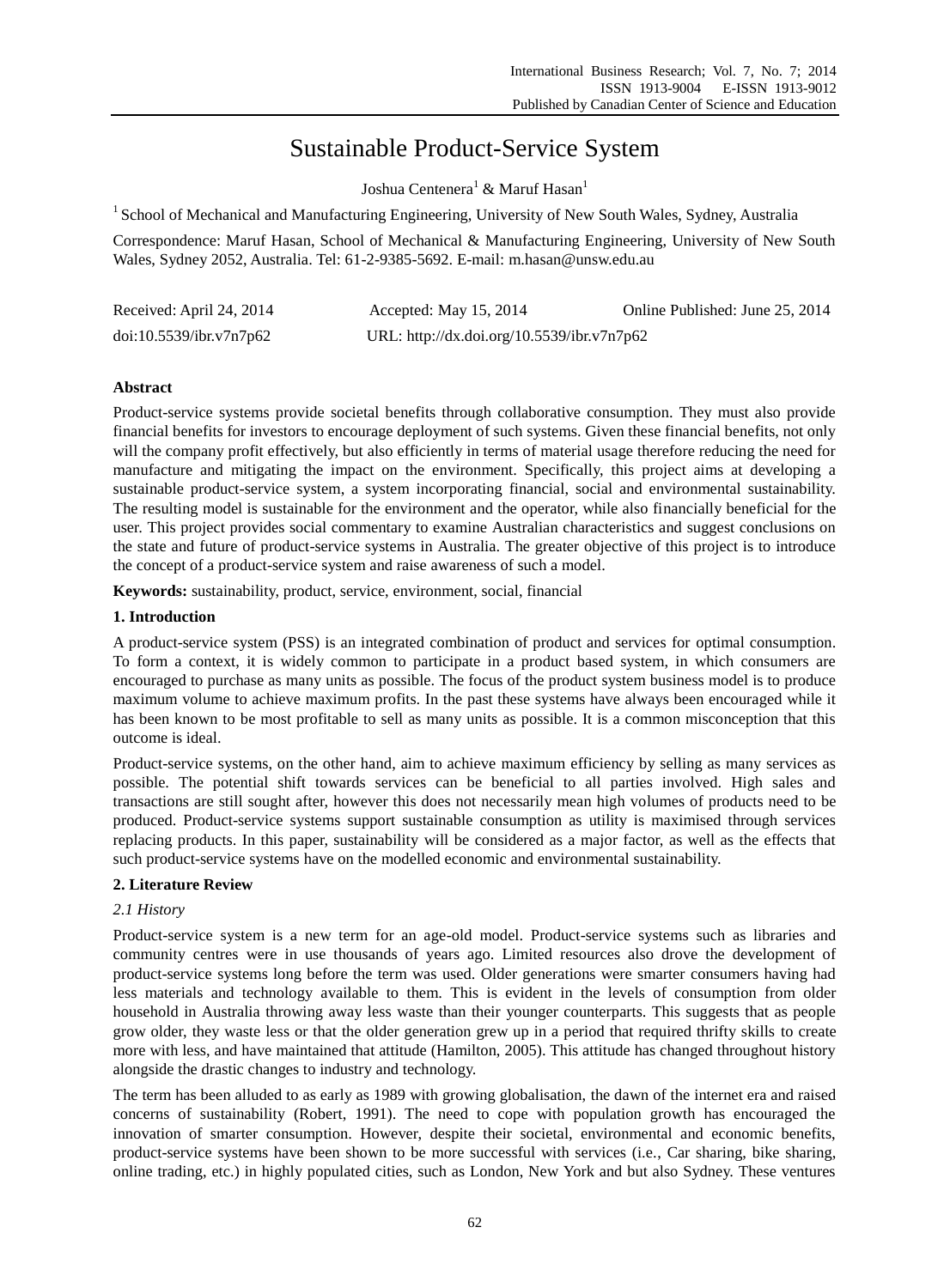have generally struggled to reach critical mass in Australia, and the reasons for and against their success will be an underlying focus of this project.

# *2.2 Drivers for Development*

Although product-service systems are inherently better for the environment, this does not provide enough drive for sales. Choices are made depending on benefits to the consumer or the service provider. A particular strength of product-service systems is that they provide potential benefits to multiple parties. If it's a cheaper alternative, the consumer will be happy. It it's profitable, the provider will be happy. It it's beneficial to all parties, everyone wins.

There are drivers that have encouraged the use and development of product-service systems such as:

- Peer-to-peer (P2P) Technologies
- Resurgence of Community
- Environmental concern
- Cost consciousness (Bostman & Rogers, 2010)

These drivers have been described in What is Mine is Yours: The rise of Collaborative Consumption by Rachel Botsman and Roo Rogers (Botsman & Rogers, 2010) and have been summarized to outline the positive outlook for collaborative consumption through PSS use.

# 2.2.1 P2P Technologies

Peer-to-peer (P2P) technologies is a group-based driver as it drives more than one user. P2P technologies improve the way in which people can connect with network availability. We can observe growing use or smart technology through smart phones and computers all capable of Internet connections. Such advances in technology encourage the involvement of collaborative consumption through convenience provided by an instant connection. For instance, online marketplaces like Gumtree and eBay provide a very efficient and effective platform upon which users can trade.

# 2.2.2 Environmental Concern

Environmental concern is both an individual and group based driver, as initial individual concerns develop into group concerns for environmental and socially sustainable consumption to maintain services for future generations. Sustainability of our current consumption patterns is a growing issue. The unsustainability of current consumption patterns based on the assumption in infinite resources is developing awareness, which can affect the way in which consumers make choices. Sustainable consumption reduces environmental impact, but this shift will only occur when consumers change their behaviour.

# 2.2.3 Resurgence of Community

Resurgence of community is a group-based driver that depends on the community mindset. People are becoming more socially involved and more open to meet people. There are developing systems that help to facilitate this, such as increased type of P2P technologies. Trust between strangers has been strengthened with the use of P2P technologies, and as this grows so will the potential for community power to change consumer behaviour. This allows people and consumers with common interests to gather and make efficient use of the available resources, which is the basis of collaborative consumption and product-service systems.

# 2.2.4 Cost Consciousness

Cost consciousness is a powerful individual- based driver as it affects the single user. This driver can potentially direct consumers to seek alternative cost-effective options as solutions to expensive products and services. This may be a temporary by-product of financial crises causing consumers to decrease spending but regardless of the cause, it is a mitigating driver to cost-effective collaborative consumption through product-service systems. Whether or not this driver will remain as a long-term cultural trend with staying power is irrelevant as its purpose is to introduce users to product-service systems.

# *2.3 Barrier Factors*

In a country like Australia, we have less inclination to change our consumerism habits as we have a low population; therefore there is less necessity to consume collaboratively. This, however, does not mean that a product-service system would not be successful in Australia. As long as it is profitable to the provider, and more convenient and/or cheaper for the consumer, there is potential for success.

There are problem-specific barriers that inhibit success of product-service systems, such as cultural barriers. For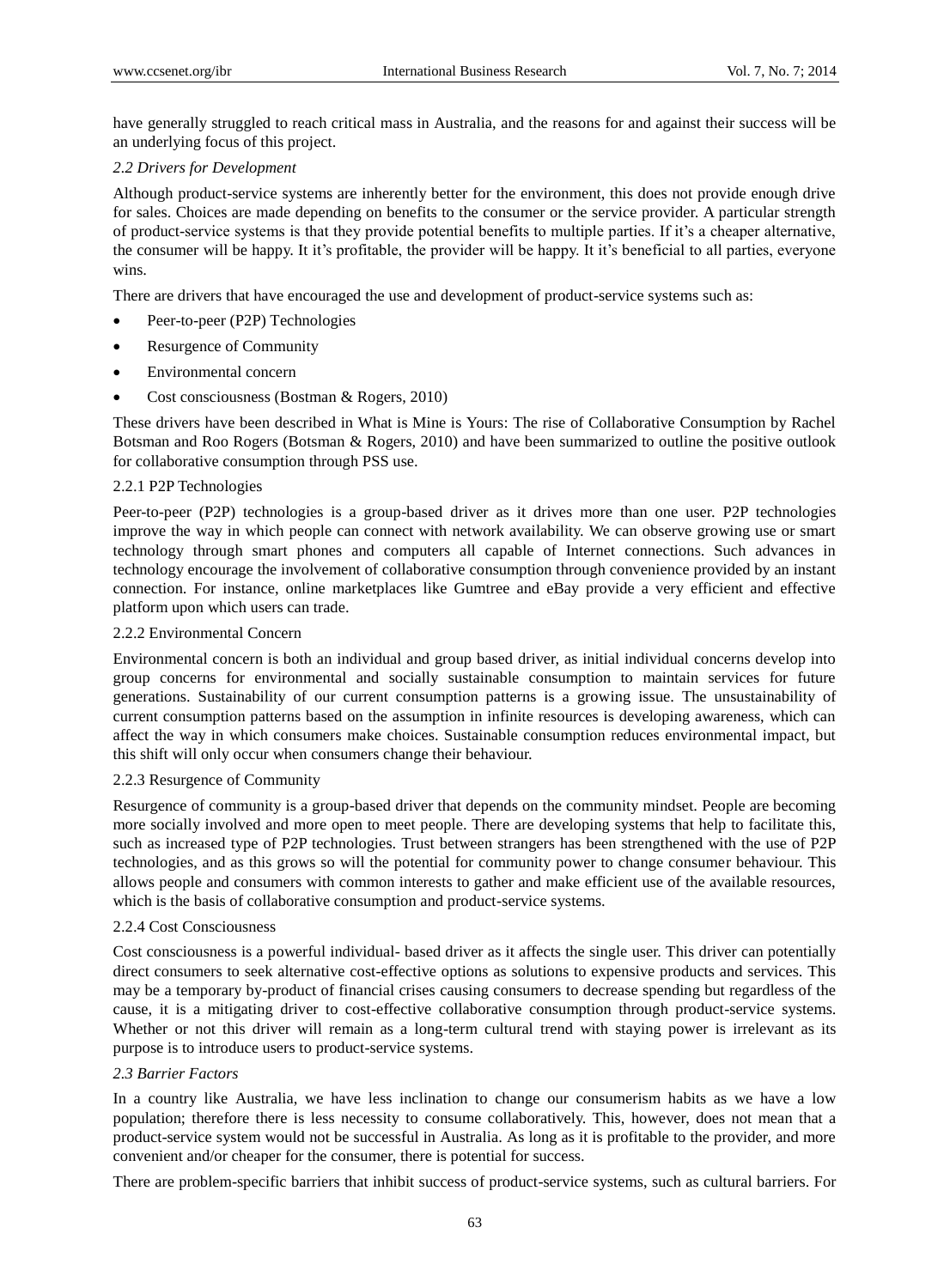instance, car share might not be appealing to some, as they would prefer to own their own car from a cultural mentality. Some have a lifelong aim to own a house, and would rather pay off a mortgage than rent in shared accommodation regardless of how much more cost-effective it can be. And some just prefer not to share.

Another obvious barrier is the management inertia of a large corporation. If high volume profits are being made, and the business model has been tailored and proven successful while providing the lowest cost and highest volume, then there is no reason to change. This barrier could be overcome if more revenue could be achieved with fewer resources, proven by successful PSS business models that can threaten the operations of current models based on product systems.

# *2.4 Current Types of Product-Service Systems*

There are three main types of product-service systems:

- 1) Product-oriented
- 2) Use oriented
- 3) Result oriented (Suspronet, 2004)

# 2.4.1 Product Oriented PSS

A product oriented PSS occurs when ownership of the product is transferred to the consumer while other services such as maintenance are provided by the service provider. An example of such a system would be using solar panels on a house to own the electricity, or to use a rainwater tank to capture water as opposed to purchasing the prospective product from the respective utility company. This concept of the user desiring the service over the product is key to the success of product-service systems. Product oriented PSS examples have been observed in developing countries due to the limited resources available having an effect on consumer behaviour. In this type of PSS, the user own the product and generates the services for themselves.

# 2.4.2 Use Oriented PSS

A use oriented PSS occurs when ownership of the product is retained by the service provider, and functions of the product are shared amongst users. Examples of such a system would be any form of rental. In particular, car share is a growing use oriented PSS, having succeed through government support. This model can range to other forms of transport such as public transport. These systems are particularly successful when the capital outlay is high for such a product, or when the product is not used often. The initial purchase cost of an item and its potential uses affects the justification for purchase, therefore highly priced items and/or items used infrequently are optimal for use oriented PSS models such as renting.

2.4.3 Result Oriented Product-Service System

A result oriented PSS occurs when the product is entirely replaced by a service. An example of such a system would be online services replacing a multitude of products. The internet has facilitated great advances in result oriented PSSs (i.e. e-mail replacing postal mail). In this type of PSS, products are entirely replaced by services, thereby reducing the need for ownership.

# **3. Project Proposal**

Having introduced the general concept of product-service systems, the following is a brief outline to provide the direction of this project. The case studies provide examples of the product-service systems types introduced earlier. Case 1 will demonstrate reuse as a product oriented PSS, Case 2 will demonstrate renting as a user oriented PSS and Case 3 will demonstrate the use of online service as a result oriented PSS. The variation of PSS types explored ensures that case studies have been carried out from different perspectives within the product-service system range. The final results incorporate successful aspects of each case study to create a model that maintains financial, social and environmental sustainability.

# **4. Case 1: Product Oriented PSS**

# *4.1 Case Description*

# 4.1.1 Reuse

A product oriented PSS can be described as a PSS that allows one to benefit from more uses or services from a single item. This can be applied naturally to disposable products or those with limited lifespans. Effectively, prolonging the use or life of any item before disposal or replacement acts as a product oriented PSS. It is more common in developed countries to dispose of product remains without considering other uses since these products are easily accessible. Australians spend approximately \$10.8 billion every year on goods they do not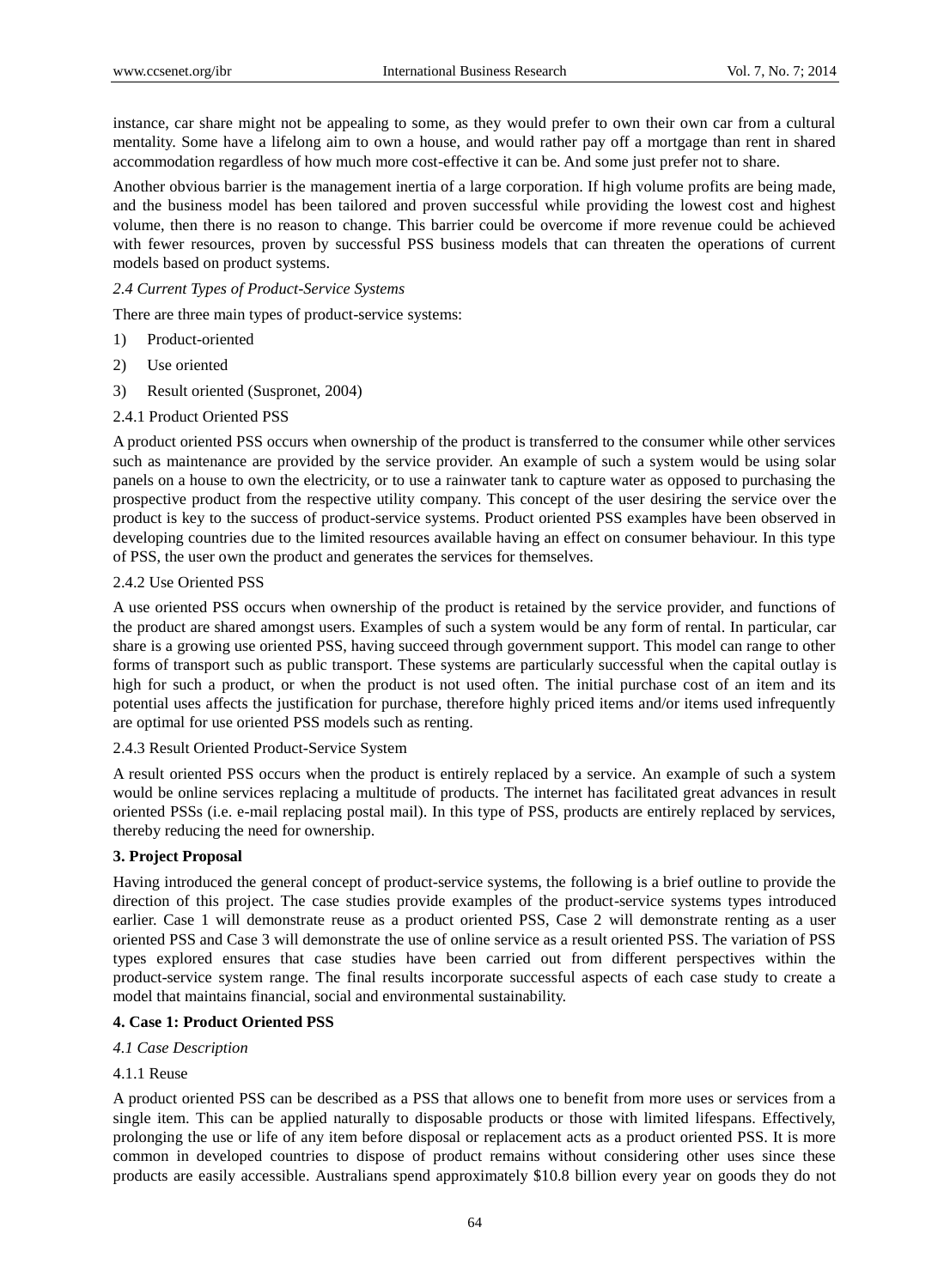use, which is an average of \$1250 for each household (Hamilton, 2005). In developing countries, solutions have been engineered to reuse materials due to a lack of income and possessions, which results in more resourcefulness and austerity. The aim is to reduce waste by achieving multiple uses from a particular product.

#### *4.2 Current Models*

## 4.2.1 Plastic Recycling

As of 2012, plastic bags are still in use throughout most of Australia despite their impact on the environment. Plastic bags are made of low-density polyethylene (PSPE), which is difficult to recycle compared to others. Most councils do not have the appropriate recycling facilities for this plastic, and if recyclables are enclosed in a plastic bag, staff at recycling centres do not open plastic bags for safety reasons, resulting in the contained recyclable materials going to landfill. (Clean Up Australia, 2009). In Australia, if you were to go to a store such as Aldi, Bunnings, or Dan Murphy's, you would notice the availability of boxes. These boxes can be reused as methods as methods to carry purchased items, and although it may not be as convenient, it remains a product oriented PSS as the user obtains more opportunities to utilize a single product, that being the cardboard box in this case.

#### 4.2.2 Mobile Recycling

More than 90% of the components in a mobile phone can be recycled, however most end up in general disposal. Batteries can cause significant impacts on the environment when knot recycled properly. This is due to the mixed metal component contained in batteries, especially heavy metals. Although Australia has a high level of participation for recycling, Australians have not yet adopted battery recycling as 94% of dead batteries end up in landfill–this equates to 8000 tonnes of batteries of landfill every year (CMA Ecocycle, 2012).

Consider the standard mobile phone plan in Australia. It is customary to pay a monthly subscription fee to cover mobile usage, with extra costs depending on the handset, insurance and other options. At the end of contract – usually 24 months–the customer own the handset, at which point, it is common to upgrade the handset and renew the existing contract. This leave the user with an extra redundant phone. The mobile phone contract is similar to that of a car lease, but it is common to trade-in cars for their salvage value. Despite a mobile phone having a minimal salvage value, it would be better for the environment and easier on consumption if mobile phones were treated similarly to cars upon contract expiry. They could be resold to those looking for a cost-effective alternative to purchasing a new item; or recycled to avoid components send to landfill. Another possible alternation to the standard mobile phone contract could be to rent the handset from the provider instead of buying them.

#### 4.2.3 Multiple Use Items

The Apple iPhone is a product oriented PSS, similar to Swiss army knife in the way that these products can serve multiple functions. Each item can replace several single-function items. The reuse of a single product for a different purpose is the basis for a product oriented PSS. The iPhone will be compared to a reality in which consumers would have used other single function alternatives. Estimations were carried out on the materials saved by using an iPhone instead of the individuals using single function items. iPhone could potentially replace 13 items (such as, address book, book reader, calculator, calendar, camera, GPS, MP3 player etc.) over a 2 year period, therefore requiring less products consumed by the user and less need for manufacture. Data for the Greenhouse Gas (GHG) emission produced as a result of manufacturing the iPhone 3G is 55 kgCO2e. The production, consisting of 45% of the GHG emissions for iPhone 3G incorporate the "extraction, production and transportation of raw materials and the manufacture, transport and assembly of all parts as well as product packaging." (Apple, 2009). The remaining GHG comes from customer use (49%), transport (5%) and Recycling (1%). The GHG produced during manufacturing will be compared to the aggregate of the emission estimates for product of the 13 single function items mentioned above. The total emissions from estimated plastic and paper production for the items that the iPhone would replace is 16.14 knCO2e which is 8.6 kgCO2e less than produced by iPhone. Despite any numerical result, it is important to note that the key factor is the use of the iPhone or multi-function item over the other alternatives. The more consumers use such items to replace other items as a form of product-oriented PSS, the more the benefits of such a system will develop.

## *4.3 Results and Conclusions*

Considering the main forms of sustainability discussed throughout this project, the product-oriented PSS of reuse and recycling currently provides minimal financial benefits to the consumer and operator, moderate social benefits, and high environmental benefits.

Minimizing the need for manufacture will undoubtedly have a good impact on the environment, but it must be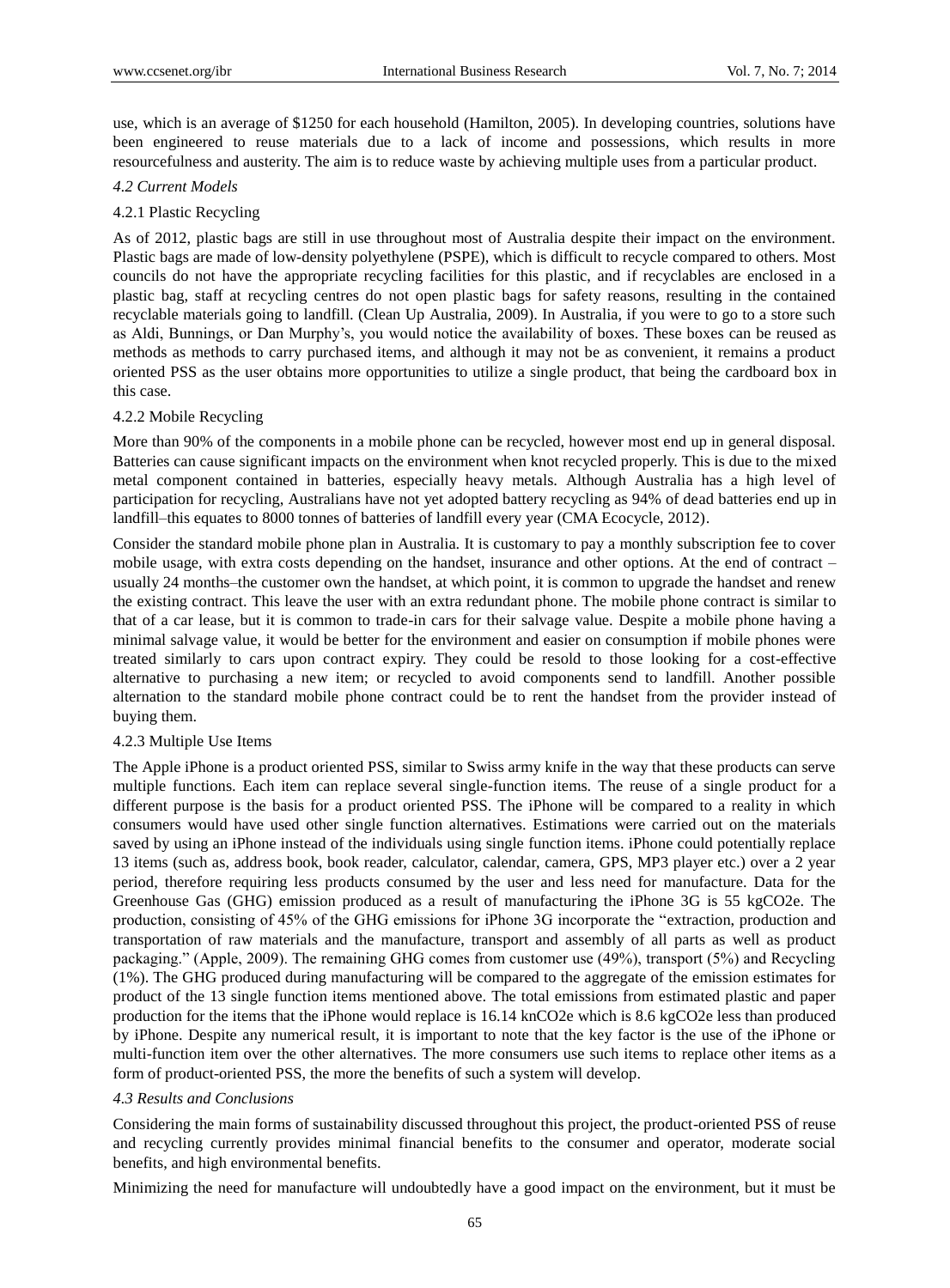considered that it is not in the best interest of the product provider or manufacturer, for consumers to reuse items as – according to the product system principle–less volume will be required, therefore less production and potentially less profits could be made. With this in mind, it is most important for legislation and regulation bodies to monitor companies and provide transparency for such issues and implement changes to industry, as business users have been shown to produce the majority of waste. A secondary feature to product-service systems, which can be critical to reuse and longevity, is the quality of a product. If a product is of high quality and durability, it will last longer and will be more suitable for reuse. Ideally, a six-sigma attitude should be kept in mind from a manufacturing level, as this would eliminate the low quality products prone to landfill. High quality products would continue to have a longer lifespan where low quality products would fail and be reduced to waste. And our energy should not be wasted on low quality products.

Design for endurance also supports social sustainability, as it encourages high quality products designed to maintain lasting user experience. Consumer benefits also include minimizing waste with fewer items, therefore requiring less storage while developing more efficient use of durable high quality items.

High quality items have also been proven to be financially sustainable, however it is important to note the target for comparable items to reach a compromise in pricing. This will ensure that a product is not overdesigned, which would result in unrealistic pricing for consumers.

# **5. Case 2: Use Oriented PSS**

# *5.1 Renting*

A use oriented PSS is a system in which a service is shared amongst users to replace a product. The process of renting a product was investigated specifically through examples of car sharing programs. A consumption driven culture based on a product system has conditioned consumers to own as many products as possible, which is the aim of most marketing campaigns. Not all of these products will be used as much as they are intended to, as described in Case 1. Considering idling capacity of an item, renting - a use-oriented PSS – will be very beneficial to the consumer.

A clear benefit is the foregone capital cost of purchasing an time. It is common for people to develop myriad possessions with the aim to have them convenient and available when needed. However, if it is possible to merge convenience with no required capital cost, this model could prove highly beneficial to consumers through foregone capital and maintenance costs. Consider a drill, which spends much of its lifetime resting idle. Purchase of a drill would not be necessary if an idle drill was available nearly. And given a network platform upon which to share, it would then be possible to borrow that drill instead of having to purchase a new item.

The specific type of renting model under discussion in this case study is renting vehicles through car share business models. Two types of business models have been considered. One in which the operator provides the vehicle, and the other in which rental vehicles can be operated on a peer-to-peer basis. In other words, instead of the company owning the product and renting it to the user, privately owned cars carry potential to be rented by other private users.

# *5.2 GoGet Car Share*

GoGet is the largest and most successful car share business in Australia, with participating location including Adelaide, Brisbane, Melbourne, and Sydney (GoGet, 2012). It was started in 2002 and has grown increasing levels of growth, particularly in Sydney. The basis of the business model consists of vehicles provided by GoGet being available to registered users for rental.

Some features specific to GoGet are:

- Cars owned by GoGet as the operator retains ownership of the product in a use-oriented PSS
- "Pods" provided as council approved parking spaces to collect, park and return care share vehicles, which suggests strong government support.
- Potential to save money on foregone vehicle operating costs given appropriate usage
- Swipe cards available to registered users to allow convenient access.
- Fuel, insurance, cleaning and maintenance are included in membership fee.

The co-founder of GoGet, Bruce Jeffreys attributes its growth to "low product monogamy" and "consumer philandering" (Botsman & Rogers, 2010). This is a beneficial feature to consumers who appreciate the ability to choose between different car model as they wish, without having to commit to one single asset, psychologically as well as financially.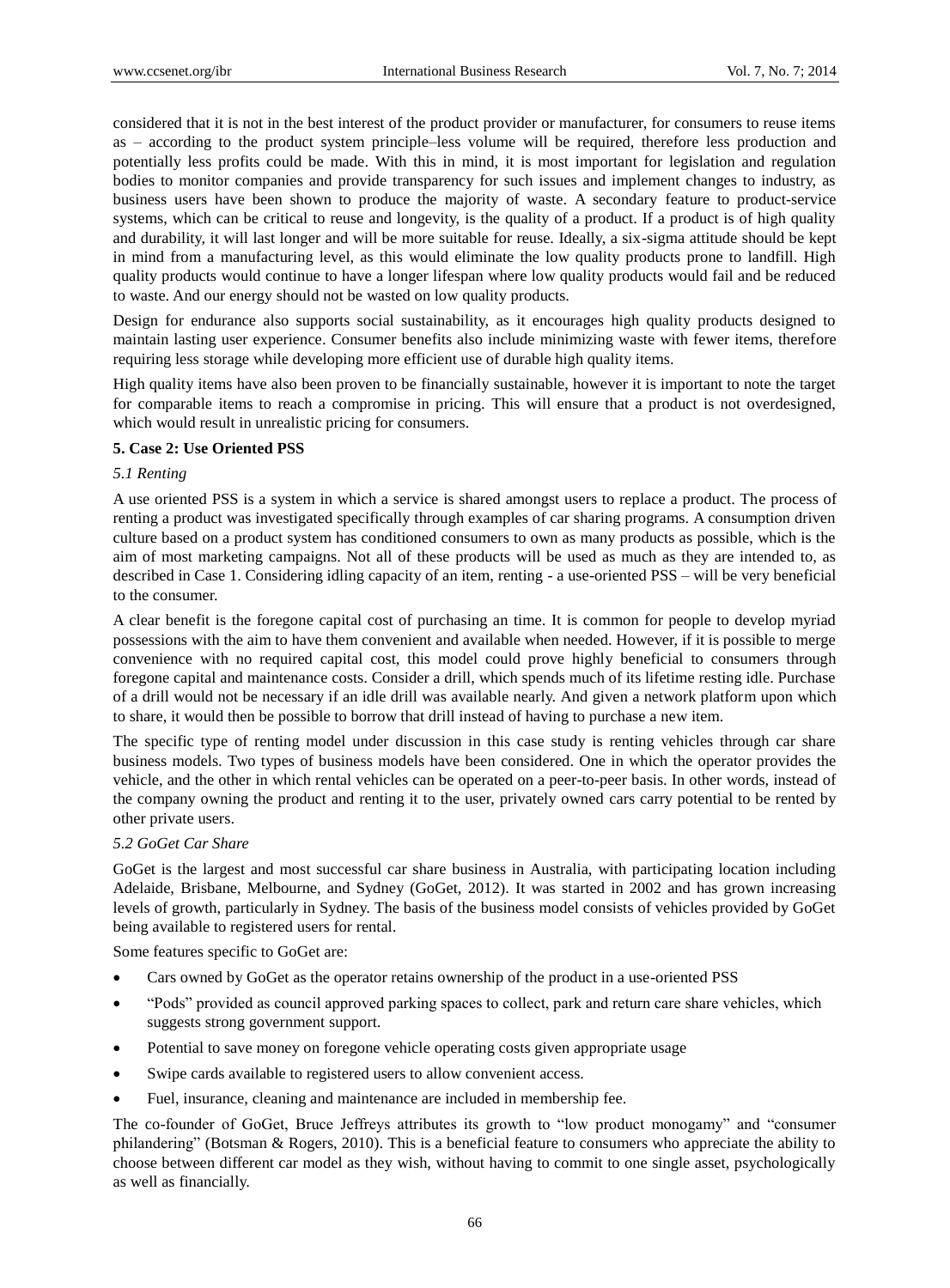# *5.3 Peer-to-Peer Car Rental*

GoGet is the first and most established care share provider in Australia, but there are others with similar models. While using the foremost successful example of Go Get, it is important to acknowledge alternative car share systems to explore their differences, strengths and weaknesses. P2P car rental models offer features such as:

- Extending rental cars to a P2P network
- Privately owned rental cars providing income potential from idle car
- No pods required, therefore no council approval required for land development
- Utilise less space than operator driven car share models
- In-car device to monitor vehicle operation
- Comprehensive insurance model

# *5.4 Model Benefits*

The main environmental benefit of care share models is the reduced need for manufacture. However, given consistently increasing vehicles figures (OICA, 2010), the actual behaviour of consumers must be explored. Since Toyota remains the leading international vehicle manufacturer, their emission level were used to approximate the potential environmental benefits of foregone vehicle manufacturing caused by car share schemes.

Car sharing is shown to have substantial growth in Sydney, and from this growth alone it is clear that there must be consumer benefits. The type of consumer ranges between private and business users. Business users constitute over 3000 of the total GoGet subscriber base, estimated to be between 10,000 and 11,000 users (Council of City of Sydney, 2012). The application of this model to business users is a great strength to improve consistent participation rates, as businesses from reliable clients due to the continual demand required for business operation. Business users are then able to avoid the sunk capital costs of a vehicle, and since marginally higher operating costs can be easier to manage than higher capital costs to depreciate, this can be highly beneficial to a compatible business model. As for the private users, consumer benefits materialize in the savings from foregone purchase and operating costs of a new vehicle. GoGet has been tested for its claims to potential savings. Operating costs based on data from the National Roads and Motor Association (NRMA, 2012) was crosschecked against GoGet benefits.

# *5.4 Results and Conclusions*

There is definitely substantial potential for car share – only if the model is adjusted as described to develop a change in customer behaviour while encouraging sustainability through innovative strategies such as expansion to P2P networks. The aim of car share is to maximize a utility and reduce redundancy in idle vehicles, which would ideally decrease the demand for manufacturing. The current car share model does have environmental benefits, but these remain minimal as the current car share model is designed for limited use, therefore limiting environmental benefits. These benefits are low since the number of GoGet members is significantly low compared to the overall Australian driving population. It is acknowledged that user conversion can take some time and it is difficult to appreciate the silent successes and foregone negative impacts. This conclusion defies what many reports have alluded to as substantial benefits from the use of car share.

# **6. Case 3: Result Oriented PSS**

# *6.1 Online Services*

A result oriented system is a product-service system in which a product is entirely replaced by a service. Online software is a good example of the way in which web services can reduce or replace the need for other products. Well designed software available online will streamline the way in which web services are used to replace other software such as Google software replacing the need for Microsoft Office products, Cloud storage replacing personal storage, and online search engines such as Google or Gumtree can replace any lookup service such as Yellow pages.

Online market places combined with delivery models can function as substitutes for the physical retail industry. The provider in this case is the online software provider, and while many of these products can be free of charge, the online distribution medium allows for low cost solutions. This results in a much more efficient and beneficial user experience, which develops social sustainability while extending to high environmental benefits. Financial sustainability for online services as a result oriented PSS is usually simple to maintain due to the low operating costs of hosting a web site or distributing data.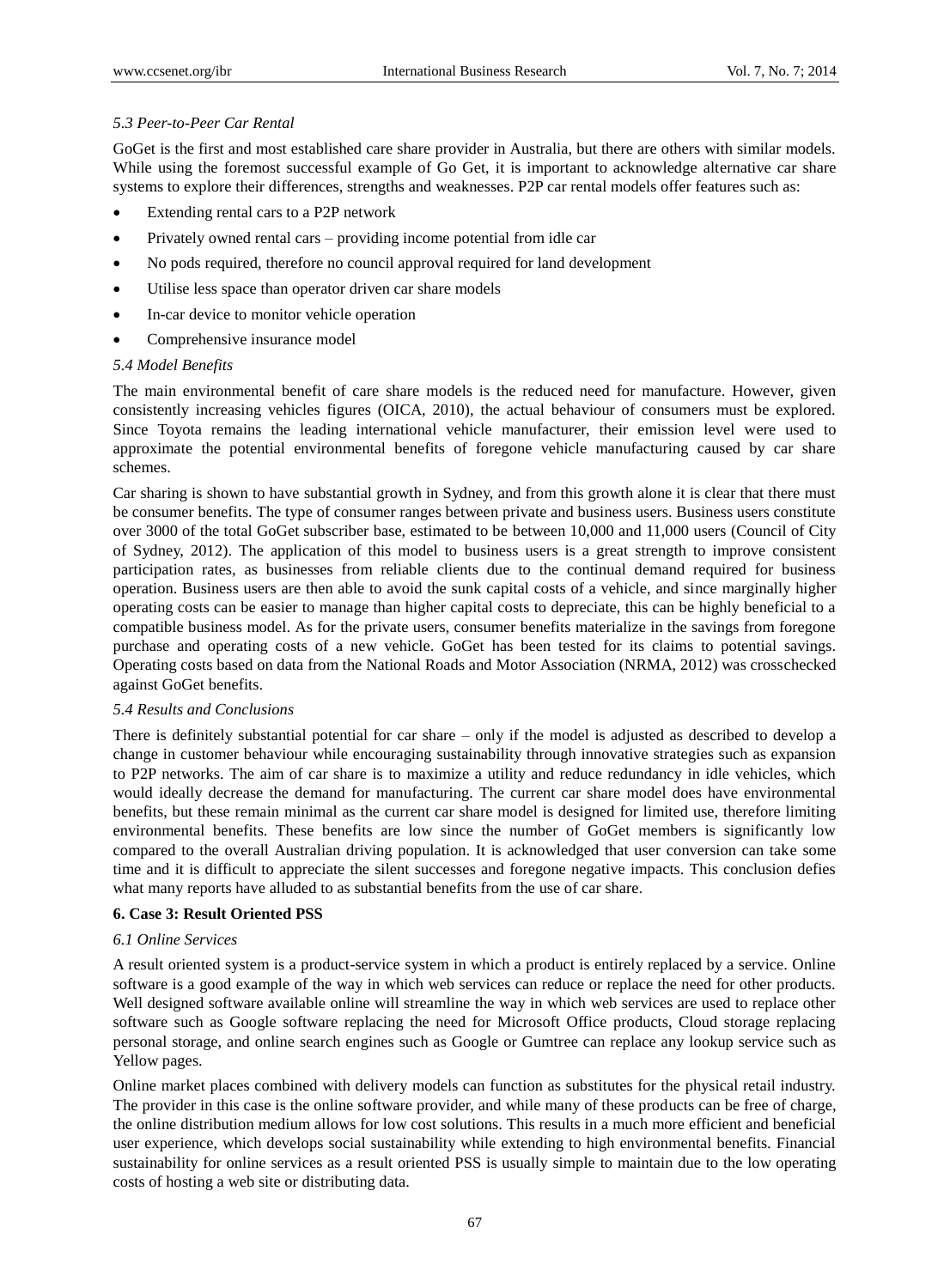## *6.2 Online Software*

Online software has been used extensively as a replacement for physical software packages. It is much more cost effective for the provider to distribute material online, and these savings are passed onto the consumer. The standard of high speed internet has also contributed to the success of this model as it enables users high-speed access through which they can download a vast amount of material. Not only does this help with distribution, but other features such as access are improved. An example of current models includes Google software as Google Docs provides a free online office suite, which is stored online just as Dropbox functions as an online storage medium.

#### *6.3 E-mail and Document Management*

Although newspapers and print media allows for zero energy consumption during use, e-mail and the Portable Document File (PDF) format has allowed mass distribution of documents for no cost to the user and negligible cost to the environment. Online distribution for print media is highly beneficial to the user through instant free access, and there are extensive environmental benefits. The foregone emissions that would have been produced during paper manufacture and delivery include material energy and transport emissions. This is a fine example of result oriented PSS in the form of online services, having replaced a product while maintaining financial, environmental and social sustainability.

#### *6.4 Social Connectivity*

Given the widespread use of social connectivity, it would be remiss not to acknowledge the platforms for social networking such as Facebook, Twitter and MySpace. Any social networking platform provides methods of communication at no cost to the consumer. These systems are highly efficient as they are instant, and very effective and reliable. They have also been able to replace fee based communications and newspapers for those who are not averse to online technology. Other applications such as Skype, Viber and other voice and text based services provide communication through Voice Over Internet Protocol (VOIP). VOIP allows user to contact others over an internet connection as opposed to standard calls through the Global System for Mobiles (GSM) network. This allows users to avoid local and international calling fees, given their access to network connection. The advancement of Internet communications no longer requires the existing infrastructure for standard calls if a network is available. Financially, this is a model that can be sustained through common use and the combination of advertisements and subscription bases. In terms of social sustainability, these online services are provided free to the consumer, therefore improving their quality of life by expanding their options for communications. Environmentally, such systems require large databases, and alongside manufacturing emission, the main source of emissions would be electricity use to power and cool these data centres, aside from these factors, there are no sustained manufacturing costs or transports cost involved as the service operates solely online.

## *6.5 Results and Conclusions*

Efficiency of online services has been shown through access and distribution of software, documents and media over a global online network. Such systems will improve in efficiency as the consumer market is driven by convenience, therefore maintaining social sustainability. The environmental benefits will continue to rise as online services improve resource efficiency and replace further physical products.

The financial sustainability of this model relies mainly on webpage traffic, which feeds back to the operator through third party advertising and brand exposure. Another common financial feature that many online services incorporate is the subscription fee based service. This usually consists of providing a baseline service at no cost to the user, while offering features to users who upgrade their subscription. This allows operators to hold a commodity over users, that being functionality of their software. This has proven highly lucrative as even with a lost cost option, high subscription volume can largely increase revenue.

Online services have shown to be financially viable due to the market being a global network combined with low operating costs and an easily duplicable service. We can expect continued innovation and improved efficiency through online services offered to users, which are often offered at a low cost or free, which will continue to improve the quality of life for its users, thus maintaining social sustainability.

#### **7. Sustainable Model Business Plan**

#### *7.1 Business Concept*

The aim of this project, amongst building awareness of product-service systems and their potential application, is to develop a sustainable product-service system. A PSS is a business model, in which the aim is to shift emphasis towards services as described in the preceding case studies. The following business model will incorporate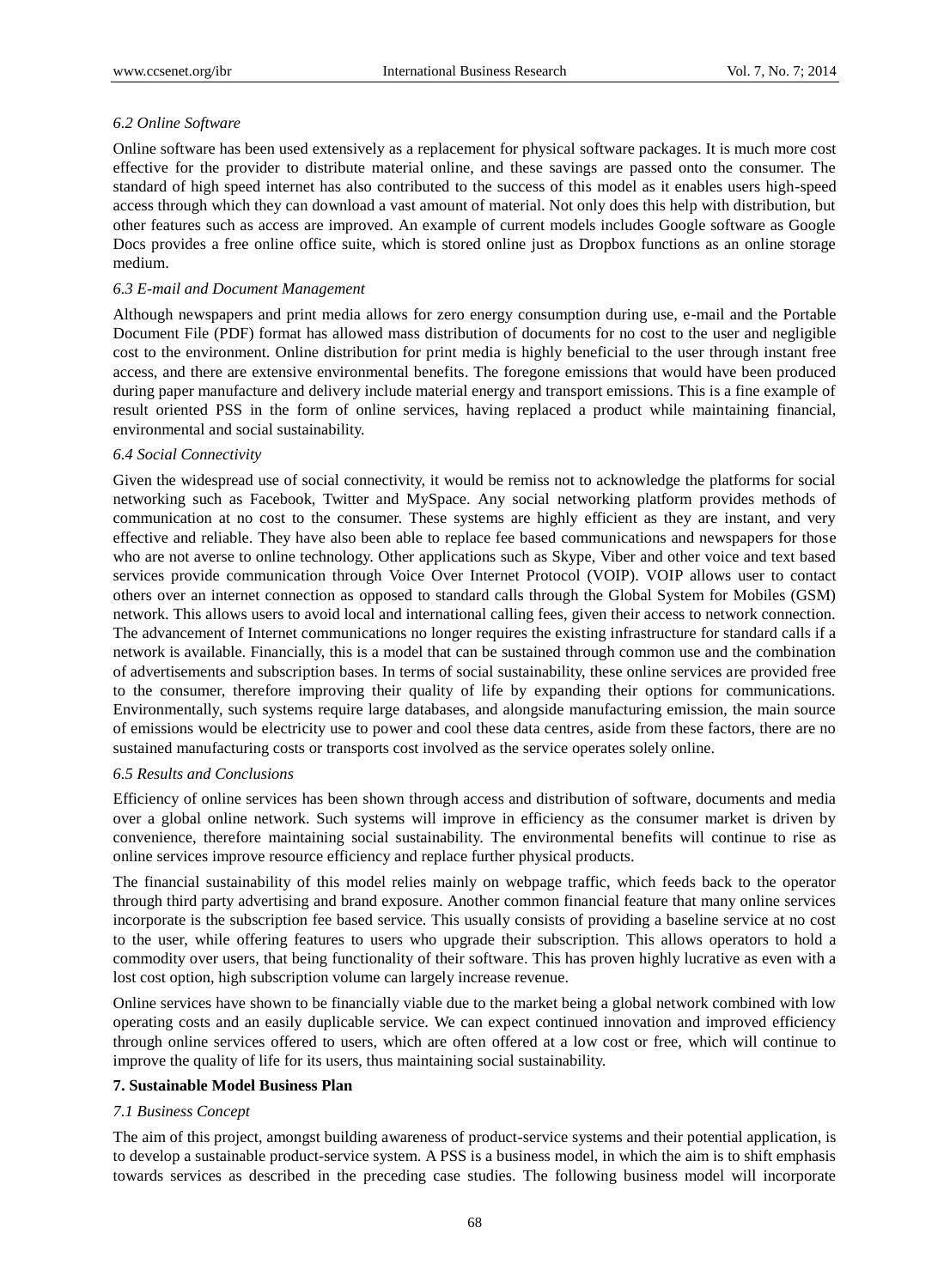aspects described in the case studies to provide a sustainable product-service system.

This model will consist of an **online system** in which users can **rent existing products** offered by the nearby users.

It was concluded that the only way to develop a truly sustainable model is to create a successful business model (financial) that provides ongoing services (social) with minimal cost involved while reusing already available resources (environmental). Leveraging used products satisfies the constraint that sustainability is not possible while manufacturing requires the use of limited resources. However, we can develop sustainable models that do not encourage production, but rather collaborative consumption. Product, use and result oriented PSS systems from case studies 1,2 and 3 have been combined in a culmination of reuse, renting and online services to create the final model.

"Rent-sense" will be used as a working title for this final model. Rent-Sense can be considered a middle ground between eBay and Gumtree, and key aspects of these successful models will be incorporated to emulate their success given their accomplishment of critical mass. Unlike, eBay, this model will provide a marketplace only for items that are not new (i.e. used or currently owned items) and leased to other users as opposed to traded. And unlike Gumtree, the original owner of the product retains ownership and will have the product returned. The entire system will be online, and serves as a network for users share. This combines the concepts of the product oriented PSS of reuse, with the use oriented PSS of renting and the result oriented PSS of online services. There are a multiple of potential products or services that can be shared through such a service. This will reduce the need for more possessions and encourage a communal sharing mentality.

There are many possibilities for innovation through this sharing platform. A simple example can be demonstrated in which an idle home gym set can be rented out. Let us estimate an intermediate home gym to cost \$5000, and by renting it for \$50 per week you could depreciate the equipment over two years. The model will allow flexibility in that the owner can retain not only ownership, but location of the gym equipment. The user can provide their own gym service and share it amongst their neighbours. It would be possible to depreciate the full amount over years if you charged a fee of \$5 per week and had at least 10 subscribers at any one time during this 2-year period. This idea could even be specialised as its own product-service system to share home gyms in local areas. This also provides a social experience that you may not encounter at a public gym strengthening the sense of community and sharing. It is possible to see the values of community and trust evolve through any example of P2P renting.

Rent-Sense also expands its function to cover other existing business models based on use-oriented product-service systems. Although it cannot legally facilitate rental property agreements, it can cover nearly all forms of renting. For instance car share can be applied to Rent-Sense through a P2P sharing model, or a geolocal social platform can be provided to help encourage car-pooling. As Rent-Sense expands its use to other functions, it exhibits characteristics of a product-oriented PSS. And while operating through a broad functioning online system to replace other, it also exhibits characteristics of a result-oriented PSS. The previous case studies have been appropriately applied to develop this model.

# *7.2 Major Achievements*

The major achievement of this model is financial, social and environmental sustainability. There are expandable benefits to a range of parties, that being the consumer, business clients and the environment. For a consumer, there are many uses for such a service, as it would provide nearby products conveniently at a fraction of the purchase cost. Business customers can benefit widely through using this model as a marketing tool. If renting is a service provided by a business, this model would be an inexpensive way to develop a wider market share and brand exposure. This key element has been taken from the success of eBay, and has not been implemented in the other competitive models. This model has growing potential to reduce manufacturing through less new items purchased. If envisaged on a large scale, consumers will develop lean consumption and produce less waste. Freecycle keeps over 700 tons out of landfills per day across the world (Botsman & Rogers, 2010), and this model aims to do the same with a strong financial model to benefit all parties involved.

# **8. Final Conclusion**

Case studies were carried out to investigate the current and potential use of product-service systems. Comparisons were made between different types of product-service systems and the alternative product replaced, this producing metrics on foregone manufacturing. Sustainability was considered a high priority factor for case developments as financial, environmental and social sustainability were qualitatively evaluated for each group of systems.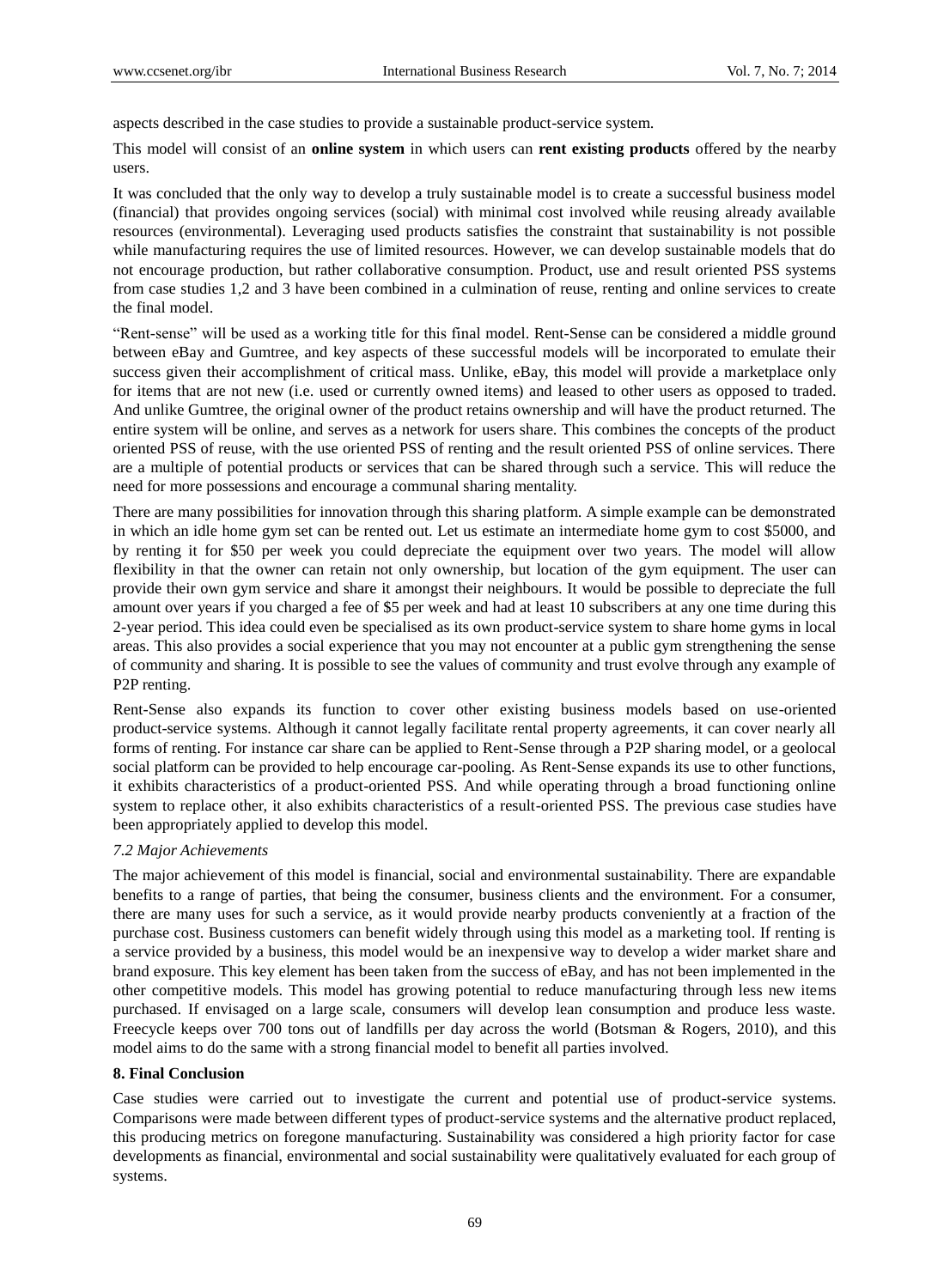Case 1, which investigated reuse and recycling as a product-oriented PSS, found that this system produces minimal financial benefits to the consumer and operator, moderate social sustainability and potentially high environmental benefits. Financially, this system does little to benefit the user due to the product-system of consumption being widespread in industry. It was shown that different forms of consumption must occur at a business level to realize the high environmental benefits.

Case 2, which investigated renting as a use-oriented PSS, focused on the current car share model employed by GoGet. Conclusions were made that defy the common misconception found in many reports, which claim that car share produces substantial consumer and environmental benefits. It was found that the current model has low consumer and environmental benefits, resulting in low social and environmental sustainability. When compared to GoGet, P2P car rental was shown to have great potential to make use of idling capacity of existing vehicles to maintain high environmental sustainability.

Case 3, which investigated online services as a result-oriented PSS, focused on the replacement of products with online software. Each service was shown to improve sustainability of all types. Social sustainability is high due to the increasing consumer benefits such as free or low-cost services, higher user efficiency, and convenience. Environmental sustainability remains high due to the negligible production required for the operation of an online network when compared to conventional manufacturing models. Financial sustainability is high due to the low costs involved with maintaining online services with a vast market potential.

A sustainable product-service system was designed to discourage the consumption of newly manufactured goods and encourage sharing the use of existing items in an online marketplace. The reuse of existing items provide a high form of environmental sustainability as this model does not require unsustainable consumption of raw materials. And once a product has already been made, there is nothing that can be done about the impact to the environment due to production, but to offset that impact by maximising its potential use while sharing it amongst users. This can have growing benefits on the environment, as it is not widely employed as a method of consumption. Currently, most consumers purchase new products as an alternative to sharing, therefore there is much to gain for consumers if a model such as this reaches critical mass. The final model was described as a business model, and is proven to have high financial sustainability given successful marketing and the potential of business users. While maintaining high social sustainability through the provision of services, the final resulting model improves on this a sit allows a single model to cover all other forms of renting. This allows any rental product to be traded online, and with critical mass, such a model could prove highly effective to provide a rental platform upon which any rental service provider can market their product. The potential social sustainability is high due to the high volume of rental services being possibly available to future generations. A secondary form of environmental sustainability, which is provided by social sustainability feedback, as increased rental services could provide high consumer benefits, which may shift consumer behaviour towards collaborative consumption, this mitigating the impact to the environment.

There is a medium in which all forms of sustainability can be maintained for a product service system. Although this is a difficult balance to achieve given the current technology and resource use, the final model maintains full sustainability through more efficient use of privately owned items shared over an online network, it has been shown that online technology is key to deploying highly efficient PSS models to a high volume of users, which can be used to make significant potential impacts across a global network.

#### **Acknowledgement**

This is an extended version of the paper presented at the 17-ICIT (International Conference on ISO and TQM) in Sydney in 2013.

#### **References**

Apple Inc. (2009). *iPhone 3G Environmental Report.*

Botsman, R., & Rogers, R. (2010). *What's mine is yours: the rise of collaborative consumption*. New York, USA: HarperCollins.

Clean Up Australia. (2009). *Plastic recycling Fact Sheet.*

CMA Ecocycle. (2012). *E-Waste Recycling*.

- Council of City of Sydney. (2012). *Car Share – Boundary Street Redfern*. Local Pedestrian, Cycling and Traffic Calming Committee.
- GoGet. (2012). *Find Cars*. Retrieved September 2012, from http://www.goget.com.au.goget-compared-to-car-ownership.html